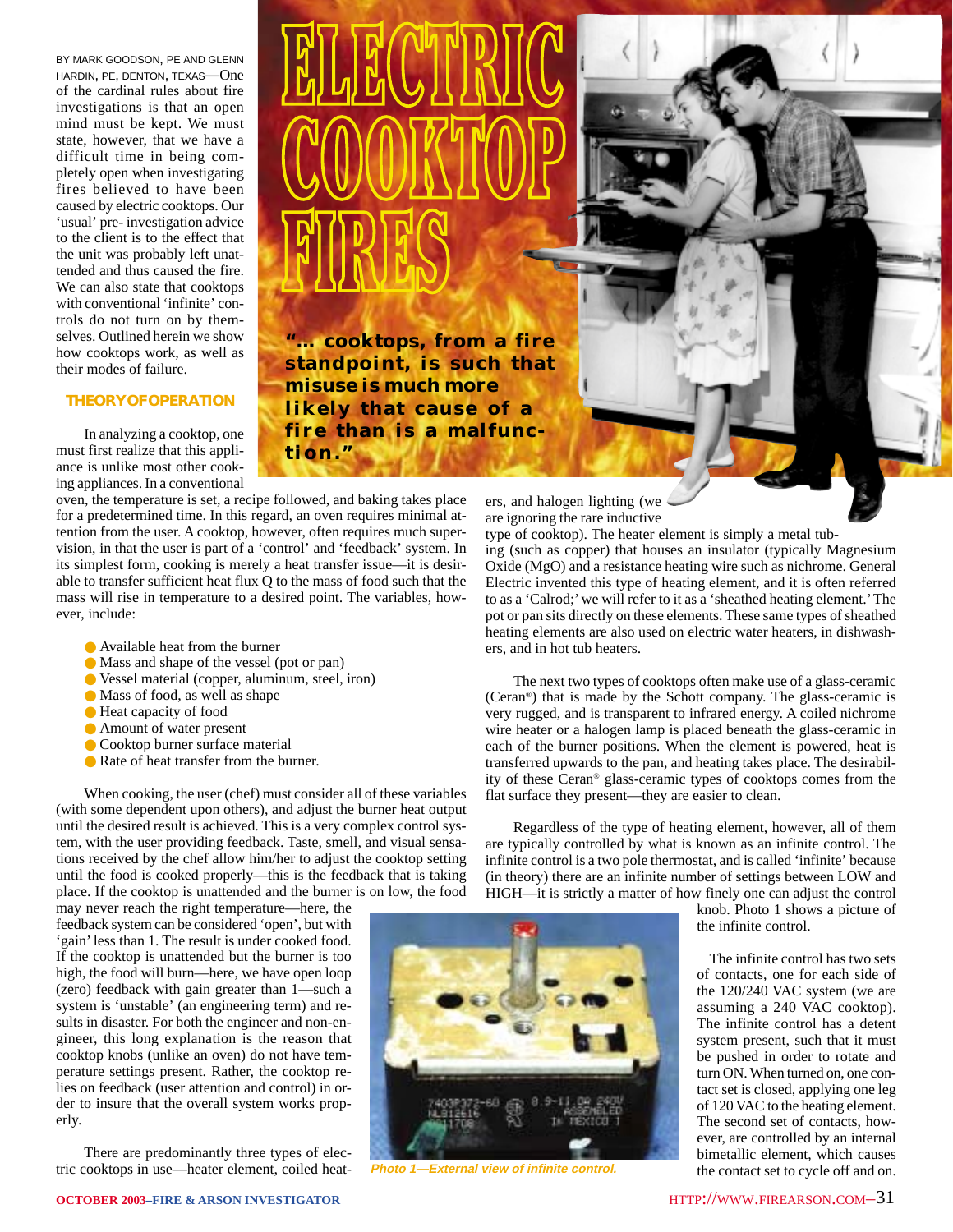The ratio of ON time to (ON plus OFF time) is referred to as the 'duty cycle.' When multiplied by 100, we have the percentage duty cycle. In its lowest setting, the infinite control may have the burner on for 1 second, and off for 9. The percentage duty cycle is thus 10 percent. If the heating element is a 2200 watt element (as an example), the element is 'transformed' into a 220 watt element. At 100 percent duty cycle, the 2200 watt element will provide 2200 watts of power.

The on/off cycle is adjusted by changing the mechanical bias in the infinite control. The infinite control generates heat internally proportional to current flow. Photo 2 shows (by way of a thermogram) the internal heat generated by the infinite control. The heat is what causes the bimetallic element to cycle the control off and on. Photo 3 shows the two sets of contacts, with the 'fixed' contact being on the left hand side and the cycling contact being on the right hand side. With the control on fully HIGH, the cycling contact will not cycle but will be fully ON.

are so varied, and likewise their contents, temperature measurements of an open burner are not very helpful.

# **EXAMINATION**

We outline here failure modes and ways of diagnosing a cooktop fire.

#### 1—PHANTOM OPERATION:

The 'usual' claim that we have heard is that the cooktop somehow turned itself ON. Mechanically, we have never seen this happen in analyzing about 80 electric cooktop fires or 'thermal events.' (A thermal event is what occurs when there is thermal damage and pyrolysis, but no true fire in the sense of flame being produced or self sustaining chemical reaction taking place) The controls on cooktops all have 'flats' on their shafts, such that it is easy to see if all the 4 controls 'line up' or if one (or several) are in the ON position. We make it a practice when examining a cooktop to first mark the shaft position of each control

> with a paint marker. If the control housings (thermoset plastic) are destroyed, it is still possible in many cases to find the flat and how it lines up. Another technique is to look at the contact faces—if the faces are well covered with soot, but have bare spots in the center, it appears as if the faces were touching and the

> We have on two occasions seen instances where unattended simmering was taking place, but a fire still resulted. In both of these cases, the 'cycling' contacted welded itself to its mate, resulting in a roughly



**Photo 2—Thermogram of thermostat in the infinite control.**

Wattages on the heating elements vary between about 1500 watts for small elements, and

2500 watts for large ones. Bosch has a cooktop that has five elements, as follows: 1200, 1500, 1700, 1900, and 2500.<sup>1</sup> The sum of all these wattages (8800 watts) would require about 37 amperes if each burner were fully ON.

Energy efficiency among various types of cooktops has been determined as follows:

| Induction | 90%     |
|-----------|---------|
| Halogen   | 58%     |
| Electric  | 47%     |
| Gas       | $49%^2$ |

The appliance industry has several standards that are useful. The reader is referred to the following:

#### UL 858—Household Electric Ranges

- ASTM F1521—Standard Test Methods for Performance of Range Tops
- BS EN 60335-1—Household and Similar Electrical Appliances— Safety.

There is also a 'black wall' test used in Europe, outlined in EN60335-2-6.3 For this test, the wattage of a rear burner is increased by 24 percent over nominal by increasing the voltage to the element. Thereafter, the temperature is measured on a black wall located immediately behind the burner. Obviously, 'drop-in' type cooktops are of particular interest here, with the rear burners being key. Per this standard, a temperature rise of 150° K (270 R) is allowed on the black wall behind the cooktop.

Note that absent in our discussion of cooktops is the answer to the question, "How hot does it get?" While this seems to be a logical question, the answer is very dependent upon the 'loading' on the cooktop what is present to take the heat from the burner. Because pots and pans



**Photo 3—Internal view of infinite control showing contacts.**

> 10 percent duty cycle jumping to 100 percent. These cases are easy to diagnose, but the manufacturer of the stove and/or control should be present when the control is disassembled. There is, of course, a human factors question present here—should the stove have been left unattended? The same question can be asked a different way: Is it reasonable for a person to put a large pot of stew on simmer for the day without having to constantly check on it to see if the control failed? Reasonable persons can disagree on these issues.

controls ON.

Occasionally, a cooktop is so badly damaged that the controls yield nothing meaningful when examined. At this point, it is necessary to examine the pairs of wires that run to each burner. The wires are covered with a high temperature fabric (glass) insulation. The insulation is very rugged, and not prone to failure in the same manner as common PVC is. If wiring on the load side of controls shows arcing, it is reasonable to assume that the wire was energized and thus the controls were ON. We have never seen this type of wiring fail from normal use and cause a fire by arcing. The reader will readily appreciate, however, that many cooktops are laden with grease in the control area, and thus such a fire is not out of the realm of possibilities.

In examining the phantom issue, the 'thermal event' is easy to analyze. For the thermal event, there is no self sustenance of an exothermic chemical reaction; rather, the heat continues to flow from the burner. Ergo, the destruction of combustibles will be seen to be a result of heat from the burner. A pot may melt, nearby control knobs may melt, or a cooking mitten may heat up and smolder; regardless, the damage will all point back to the burn as the heat source.

When a true fire takes place, analysis is much more difficult—did items (combustibles) degrade from heat from the fire or heat from the cooktop? In investigating the cooktop fire, one must identify the first combustible ignited. Identifying this first combustible may tell whether the problem is a result of human error (someone left a paper bag on the hot cooktop) or a control problem—the control stuck in the HIGH position and ignited a rear wall.